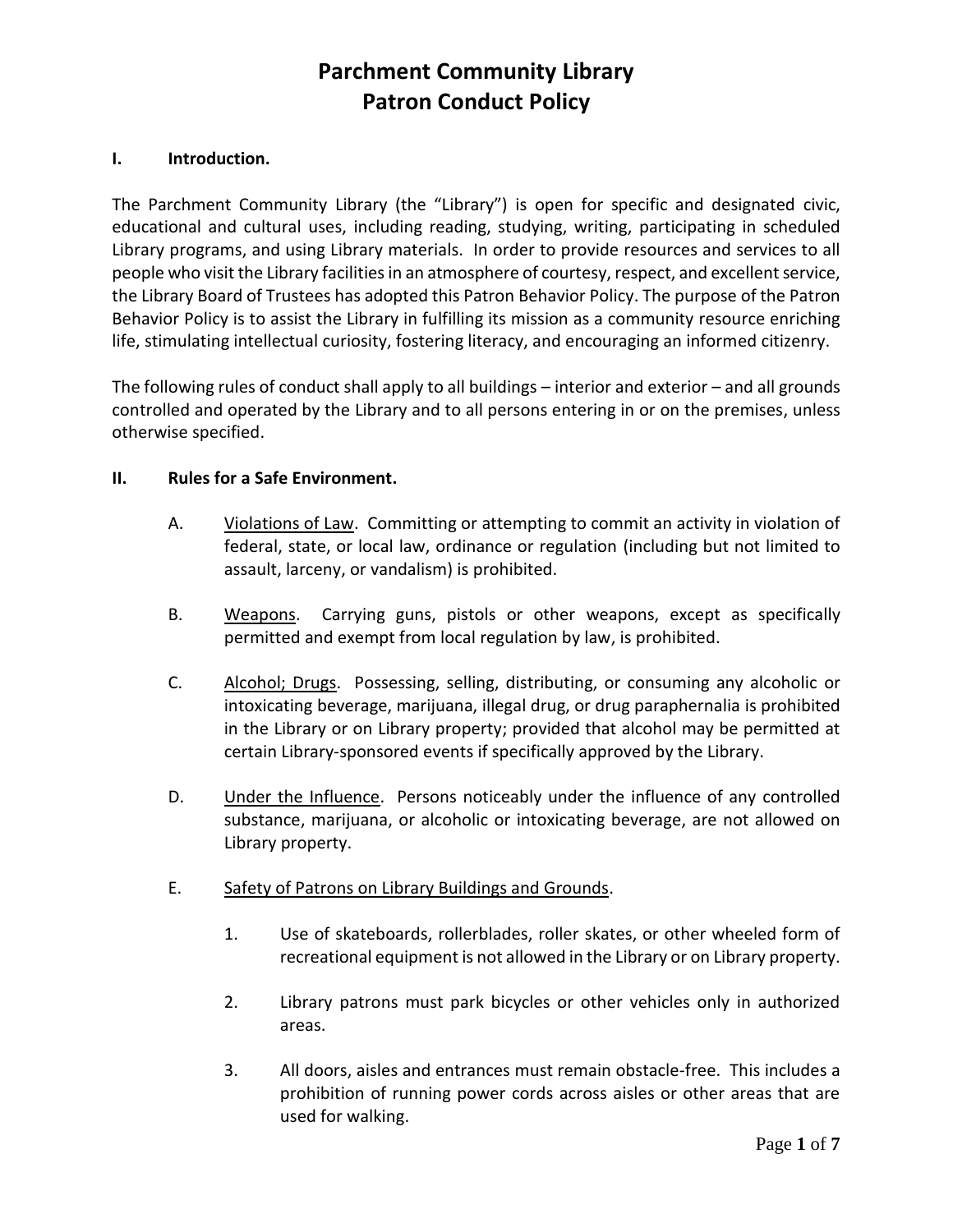- 4. Animals or personal transport vehicles are not permitted in the Library other than service animals, those required by persons with disabilities, those used in law enforcement or for Library programming.
- 5. Smoking, using e-cigarettes, using marijuana, vaping, or chewing tobacco on Library property is prohibited.
- 6. Shirts and shoes are required for health reasons and must be worn at all times inside the Library and on Library property.
- 7. The use of incendiary devices, such as candles, matches, and lighters, is prohibited inside the Library.
- 8. Patrons shall not be permitted in any areas designated as "staff only" unless otherwise permitted by the Library Director.
- 9. School groups using the Library must have approval of the Library Director and must have a teacher and other appropriate staff present to ensure that the students use the Library in conformance with these rules.
- 10. Patrons may not use the Library's telephone unless approved by Library staff.

#### **III. Rules for Personal Behavior.**

- A. Personal Property. Personal property brought into the Library is subject to the following:
	- 1. The Library personnel may limit the number of parcels carried into the Library. The Library may also limit the size of items, for example, the Library prohibits large items such as suitcases, duffle bags or large plastic garbage bags.
	- 2. The Library is not responsible for personal belongings left unattended.
	- 3. The Library does not guarantee storage for personal property.
	- 4. Personal possessions must not be left unattended or take up seating or space if needed by others.
- B. Food and Beverages. Food is not permitted in the library.Beverages in covered containers are permitted inside of the Library. Additionally, food and beverages may be permitted when offered in connection with a Library-sponsored or co-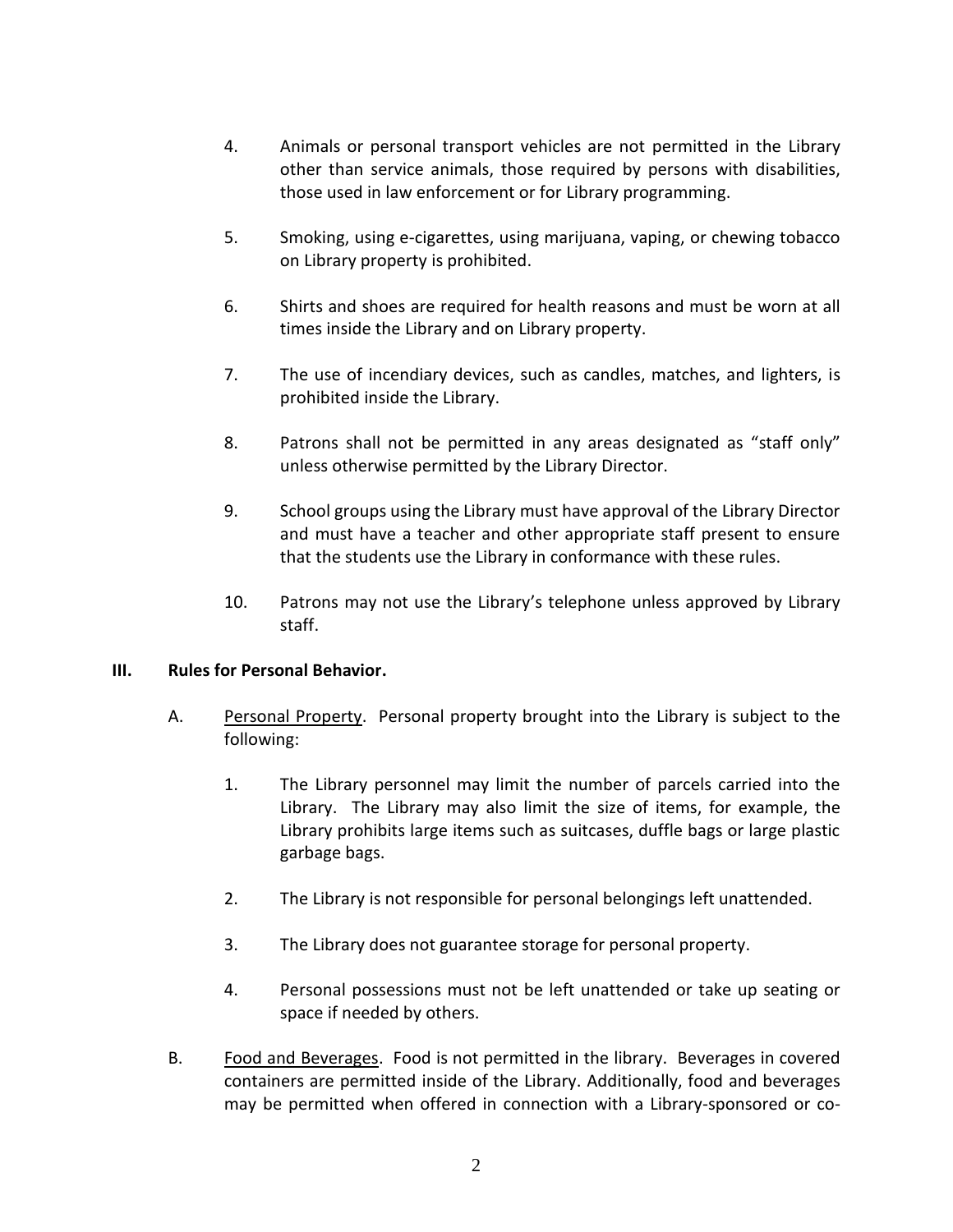sponsored program or in the meeting room if the service of food and beverages was approved by the Library in advance.

- C. Unauthorized Use. Patrons must leave the Library promptly at closing time and may not be in the Library when it is not open to the public. Further, any patron whose privileges to use the Library have been denied may not enter the Library. Any patron whose privileges have been limited may not use the Library in any manner that conflicts with those limits placed on the patron by the Director, his or her designee, or the Library Board.
- D. Engaging in Proper Library Activities. Patrons shall be engaged in activities associated with the use of the Library while in the building. Patrons not engaged in reading, studying, writing, participating in scheduled Library programs, or using Library materials shall be required to leave the building.
- E. Considerate Use. The following behavior is prohibited in the Library and in the Library Building.
	- 1. Spitting;
	- 2. Running, pushing, shoving or other unsafe physical behavior;
	- 3. Putting feet or legs on or climbing furniture;
	- 4. Using obscene or threatening language or gestures.
- F. Panhandling or Soliciting. Panhandling or soliciting Library staff or patrons for money, products, or services inside the Library or on Library property is prohibited. Sales of products or services that are incidental to Library programming may be permitted if approved in advance by the Library Director.
- G. Interference with Staff. Patrons may not interfere with the staff's performance of duties in the Library or on Library property. This includes engaging in conversation or behavior that monopolizes or forces the attention of staff for an inappropriate period of time, inappropriate personal comments, sexual advances, or physical and/or verbal harassment.
- H. Campaigning, Petitioning, Interviewing and Similar Activities. As a limited public forum, the Library reserves the right to regulate the time, place, and manner for campaigning, petitioning, interviewing, survey-taking, pamphleteering, canvassing and soliciting on Library grounds as follows:

1. Campaigning, petitioning, interviewing, survey-taking, pamphleteering, canvassing and soliciting are prohibited inside the Library building.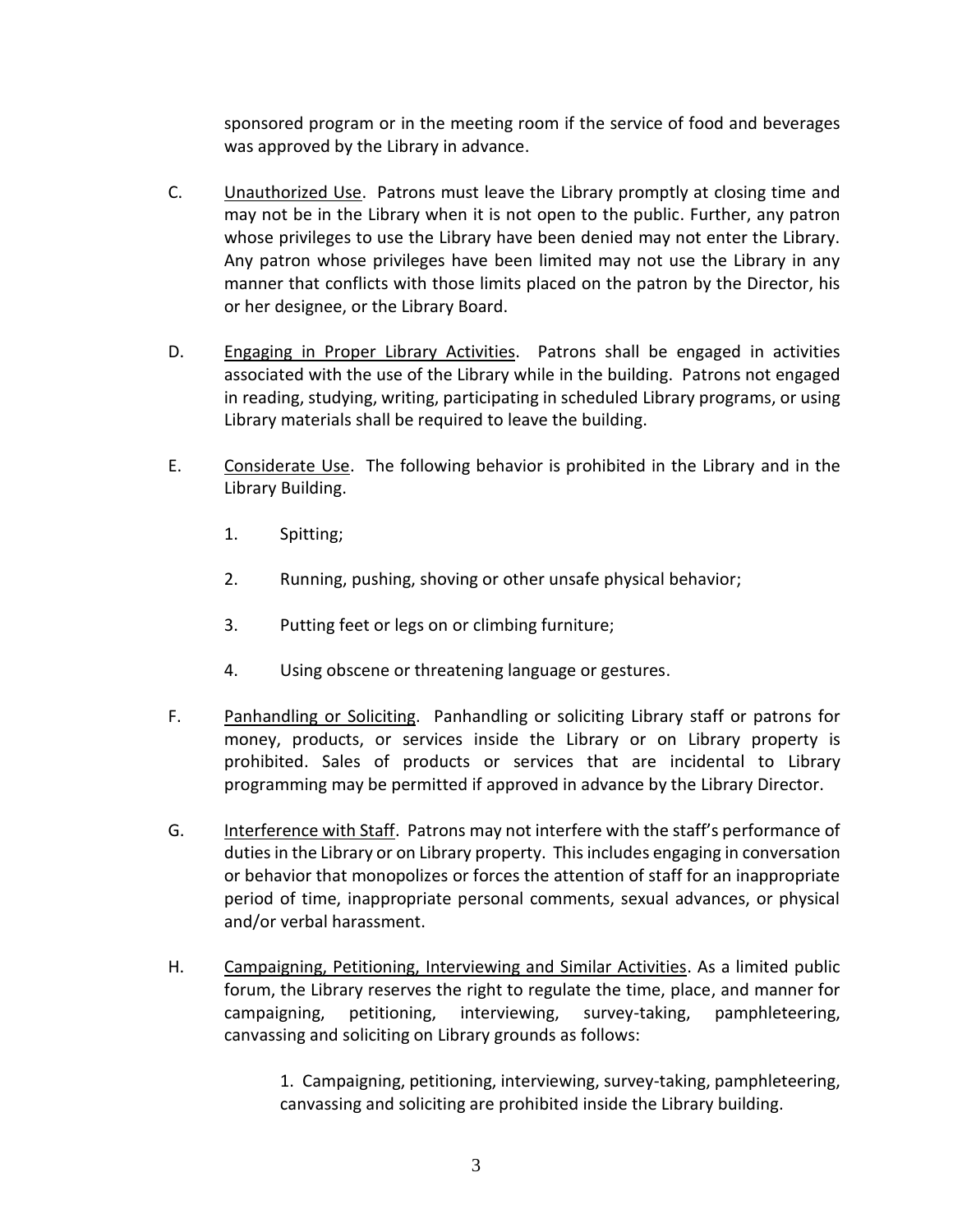2. Campaigning, petitioning, interviewing, survey-taking, pamphleteering, canvassing and soliciting outside the Library building but on Library property are subject to the following requirements:

> a. Persons or groups are requested to sign in at the Checkout Desk in advance.

> b. Use of the Library property does not indicate the Library's opposition or endorsement of the candidate or issue that is the subject of the petition, interview, campaign or discussion.

> c. Permitted areas for campaigning, petitioning, interviewing, survey-taking, pamphleteering, canvassing and soliciting outside of the Library building shall be limited to the areas 25 feet from all entrances.

> d. No person shall block ingress or egress from the Library building.

> e. No person may use or set up a table, stand or similar structure on Library Property as part of or in conjunction with campaigning, petitioning, interviewing, survey-taking, pamphleteering, canvassing and soliciting.

> f. Permitted times will be limited to the operating hours of the Library.

> g. Campaign material, literature or petitions may not be brought into the Library, posted at the Library or left on Library Property.

- I. Sales. Selling merchandise on Library property without prior permission from the Director is prohibited.
- J. Distributions; Postings. Distributing or posting printed materials/literature on Library property not in accordance with Library policy is prohibited.
- K. Restrooms. Misuse of restrooms, including laundering, sleeping, shaving, hair cutting or trimming, bathing, and sexual activity is prohibited. Library materials may not be taken into restrooms.
- L. Harassment. Staring, photographing, video recording, audio recording, following, stalking, harassing, arguing with, threatening, talking or behaving in a manner (1)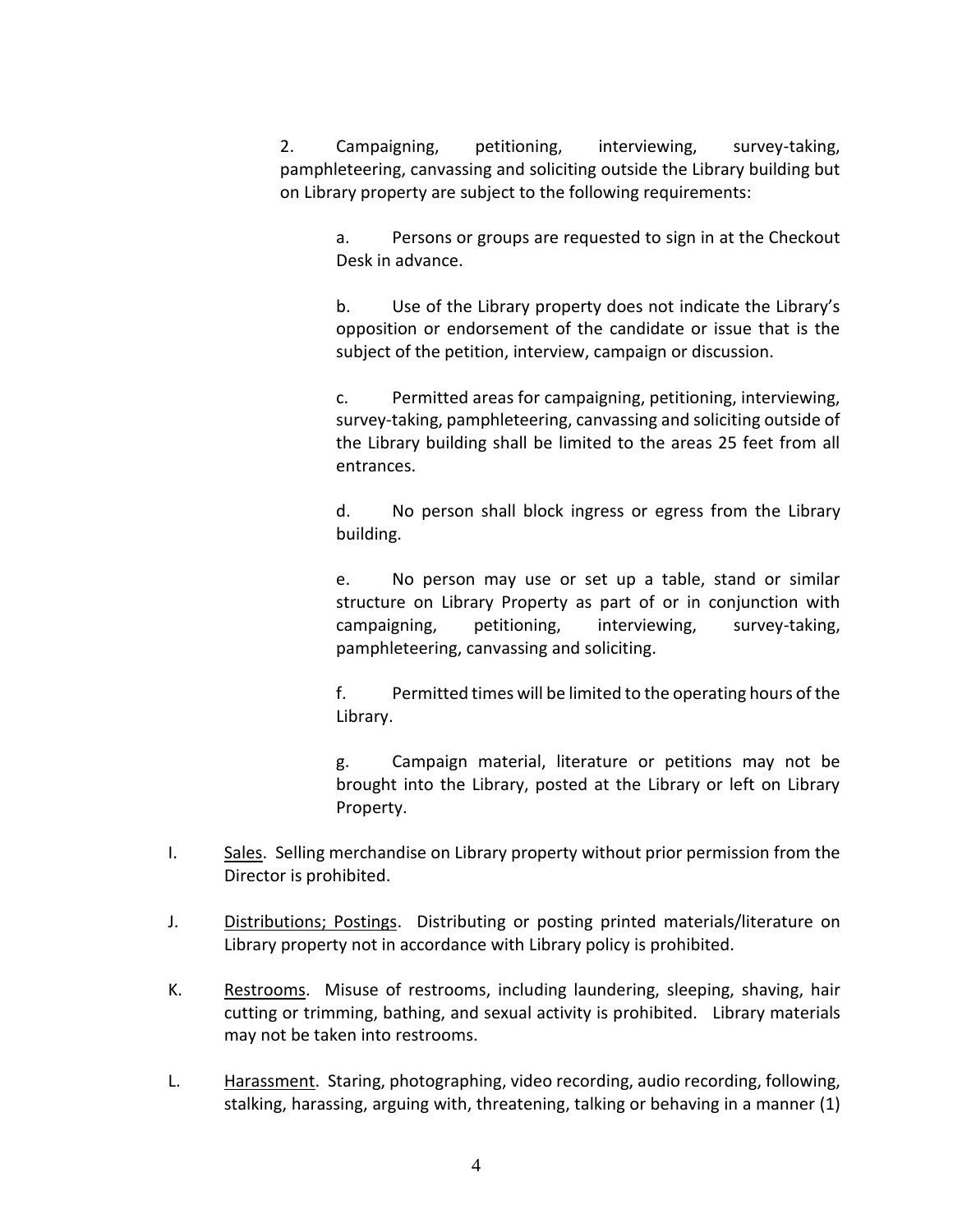which can reasonably be expected to disturb Library users or staff while such staff or patrons are in the Library or on Library property; and (2) that interferes with the Library patrons' use of the Library or the ability of the staff person to do his or her job is prohibited; (3) would create or may result in a hostile work environment for Library staff; and/or (4) that violates Michigan law.

M. Loud Noise. Producing or allowing any loud, unreasonable, or disturbing noises that interfere with other patrons' use of the Library or which can be reasonably expected to disturb other persons or have the intent of annoying other persons, including yelling, cheering, talking (with others or in monologues) or noises from electronic, entertainment, and communication devices, such as cell phones, headphones, and radio, is prohibited.

Adults may read aloud to children in the Youth Area, provided that they are reading in a voice that would not reasonably disturb others.

- N. Odor. Offensive odor, including but not limited to body odor due to poor personal hygiene, overpowering perfume, or cologne that causes a nuisance is prohibited.
- O. Phones. Phone calls are prohibited in the Library, except in the lobby. Those patrons desiring to use phones to place or receive calls must use the phones outside of the Library buildings or in the Library's lobby. Phones shall be placed on silent or vibrate mode upon entering the Library.
- P. Library Policies. Patrons must adhere to all Library Policies
- Q. Identification. Patrons must provide identification to Library staff when requested.

#### **IV. Rules for the Use and Preservation of Library Materials and Property.**

- A. Care of Library Property. Patrons must not deface, vandalize, damage or improperly remove Library materials, equipment, furniture, or buildings. Patrons shall be responsible to reimburse the Library for costs incurred by the Library for violating this provision.
- B. Internet Use. Patrons must abide by established time limitations and all other provisions of the Library Internet Use Policy.
- C. Equipment. Library phones and staff computers are for staff use only.
- D. Authorized Lending. Library materials may only be removed from the premises with authorization through established lending procedures.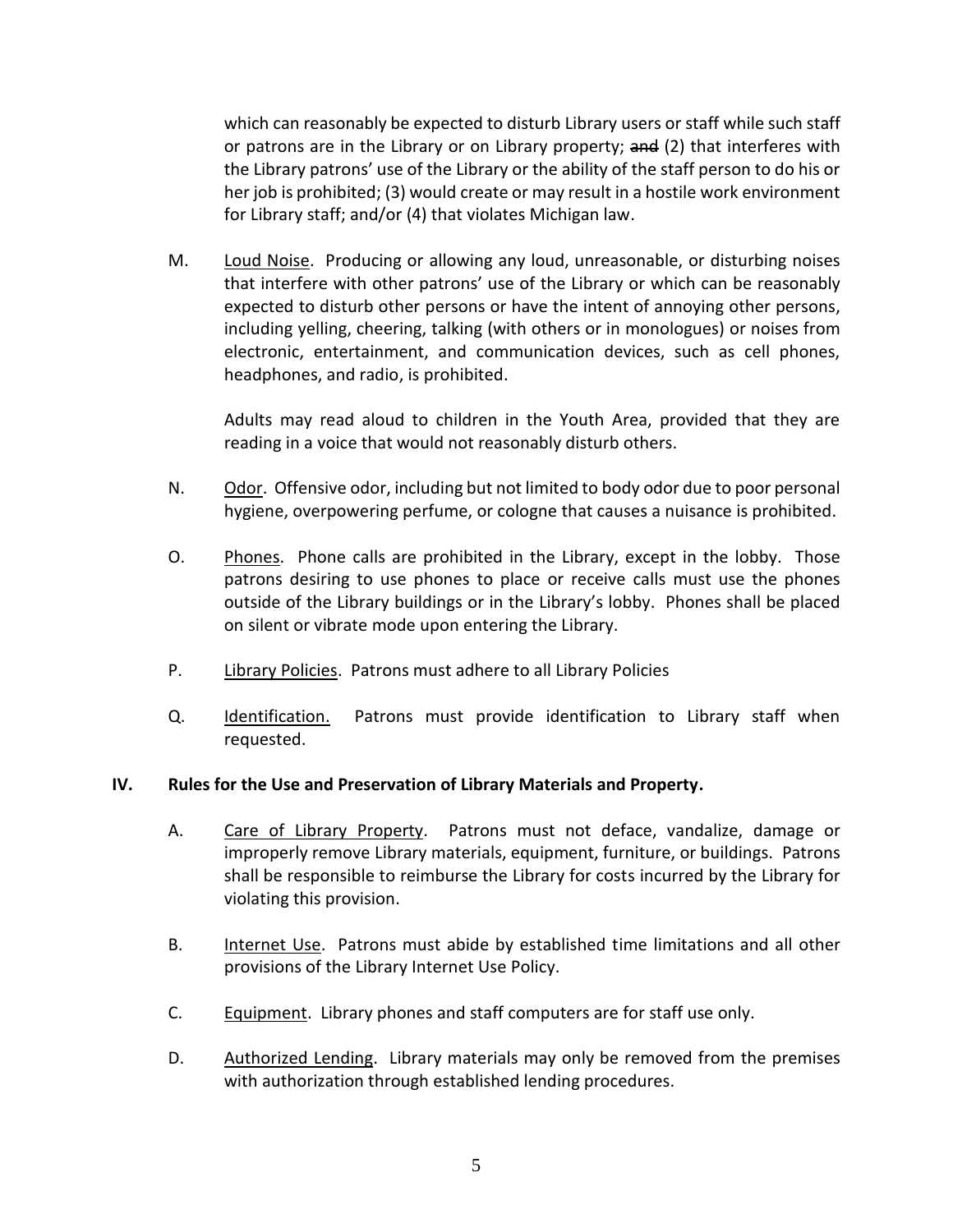E. Use of Tables and Computers. No more than 2 people may be seated at a computer terminal. No person may stand behind the computer terminal. Only 4 people may be seated at a table and no additional people may stand around any one table.

## **V. Disciplinary Process for Library Facilities.**

The Library Director or the Director's designee may restrict access to Library facilities with immediate dismissal of the patron from the premises, by suspending the patron's access to Library facilities for a set period of time, or by denying access to specific services and/or programs pursuant to this Policy. If necessary, the local police may be called to intervene.

- A. Incident Reports. Library Staff shall record in writing in the form of an Incident Report any violation of this Policy that resulted in a verbal warning or a suspension of Library privileges. By the end of the day on which the incident occurred, an Incident Report shall be written and forwarded to the Library Director for logging and review. The report should include physical descriptions in addition to the name of the patron. A copy of the suspension of privileges letter should be attached, if applicable.
- B. Violation of the Policy Suspension of Privileges. Unless otherwise provided in this Policy, (see Section C below), the Library shall handle violations as follows:
	- 1. *Initial Violation*: Library patrons observed violating this policy will be asked to cease the violation with a verbal request. If the patron does not comply with the request, he or she will be asked to leave the building for the day. If he or she refuses, the police may be called.
	- 2. *Subsequent Violations*: The Director or the Director's authorized designee may further limit or revoke the patron's Library privileges if infractions continue. Such limitation or revocation shall be in writing specifying the nature of the violation. Subsequent violations of the same rule shall result in additional suspensions of increasing length.
- C. Violations that Affect Safety and Security. Violations involving verbal abuse, violence, threatening behaviors, sexual harassment, vandalism, drug sale or use or attempted drug sale or use, intoxication, theft or attempted theft, physical harassment, sexual misconduct or any behavior that threatens the safety and security of staff and/or patrons shall be handled as follows:
	- 1. *Initial Violation*: The police will be called immediately. If the conduct constitutes a violation of local, state, or federal law, arrest or criminal prosecution may ensue. Violations of this nature will result in an